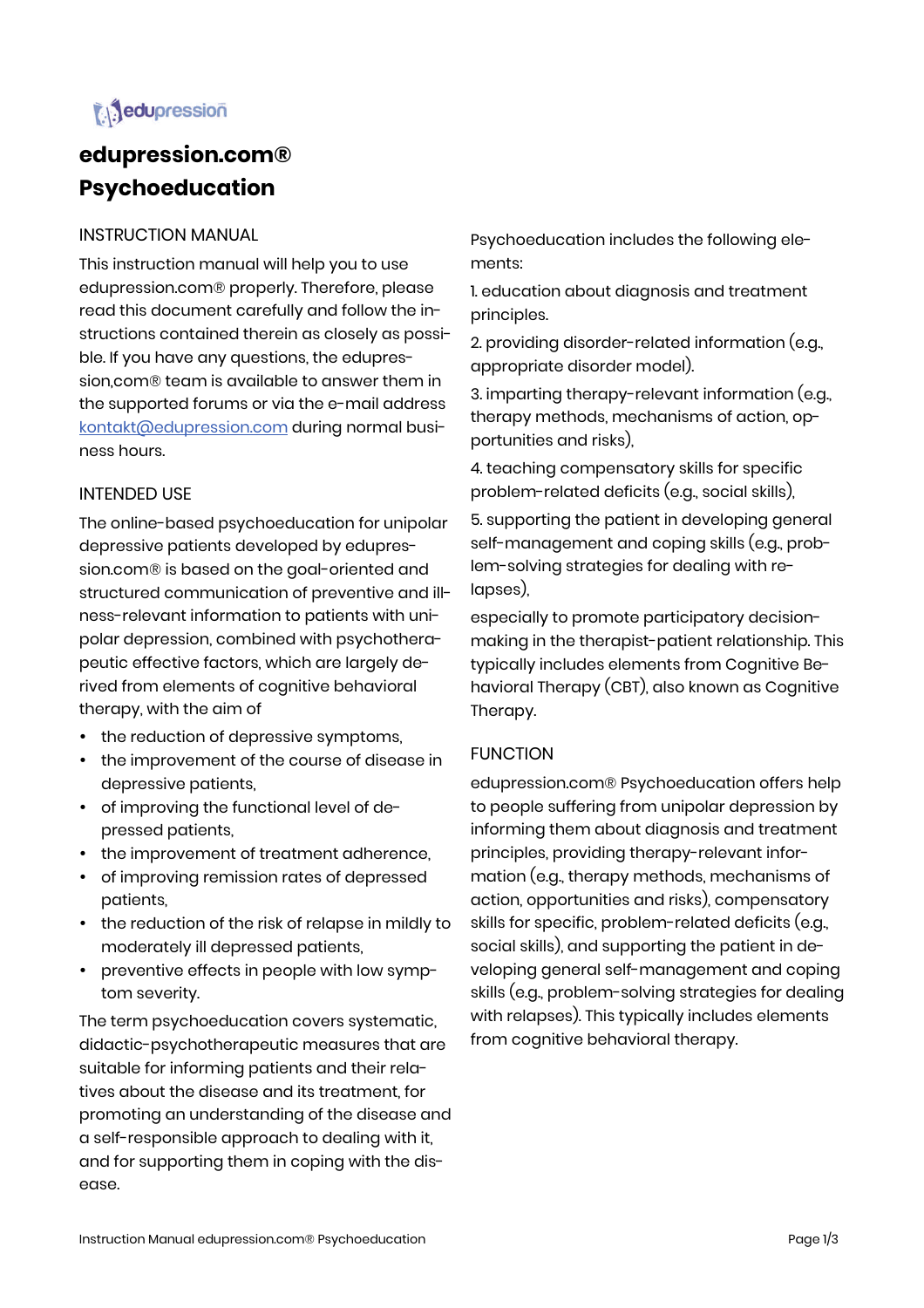The therapy contents are repeated in a playful manner and are thus internalized. To ensure the safety of the patients, technical safety precautions are in place (e.g., in the case of suicidal thoughts, a warning is sent with a request to seek help) and professionally trained contact persons are available in the supervised forums. In addition, the patient has the possibility to do the program together with a depression specialist (doctors, psychologists, psychotherapists).

The edupression.com® psychoeducation is ideally applied with the edupression.com® mood chart.

## CONDITION OF USE

You need a computer, a laptop, a smartphone or a tablet PC with Internet access as well as a browser in a current version (Google Chrome, Mozilla Firefox, Internet Explorer/Edge or Safari). Furthermore, you need an e-mail address. Special computer skills are not required.

Language skills in German or English are required.

## AERA OF APPLICATION

edupression.com® Psychoeducation is suitable for all unipolar depressive disorders without psychotic symptoms, as well as for depressive moods that are below the diagnostic threshold of a depressive episode.

## **CONTRAINDICATION**



edupression.com® psychoeducation is not suitable for patients with bipolar depression, or patients with psychotic symptoms or suicidal ideation.

## METHOD AND DURATION OF APPLICATION

Access to edupression.com® is possible via a code to be entered during registration. The period of use per code covers the prescription period from initial registration.

During this period, users are given access to the Activity Feed (Home). Personalized therapy sessions are played out via this feed. Many playful elements (videos, quizzes, ...) and e-mails

encourage users to actively engage with the information and exercises and to integrate them into their everyday lives.

## **NOTES**

A medical examination should always be carried out at the beginning of treatment for unipolar depressive disorder in order to exclude physical causes (e.g. thyroid disease). Any change in existing medication and/or treatment should not be made without consulting your doctor/psychotherapist. Furthermore, we recommend contacting your doctor or your therapist if your mood and condition do not improve for a longer period of time (several days/weeks) or if they even worsen acutely.

Suicidal thoughts or thoughts of harming yourself can occur as a symptom of depression. If you experience these thoughts acutely, we strongly recommend that you consult your doctor or psychotherapist, or the nearest hospital.

SOFY GmbH recommends the use of the edupression.com® Psychoeducation in consultation with the treating doctor, psychotherapist or psychologist. (These three professional groups are often simplified at edupression.com® as "depression specialists").

## FREQUENCY OF USE

Experience shows that edupression.com® should ideally be used 4-5 times a week for 10-15 minutes each time.

## MINIMUM AGE

edupression.com® Psychoeducation is suitable for patients aged 18 and over.

## SIDE EFFECTS

Not all patients may be able to benefit from program use. This can potentially cause feelings of disappointment.

You may find that dealing with upsetting issues is stressful for you. If dealing with the program is too stressful for you, you should take a break, stop using the program and talk to your doctor/psychotherapist about it.